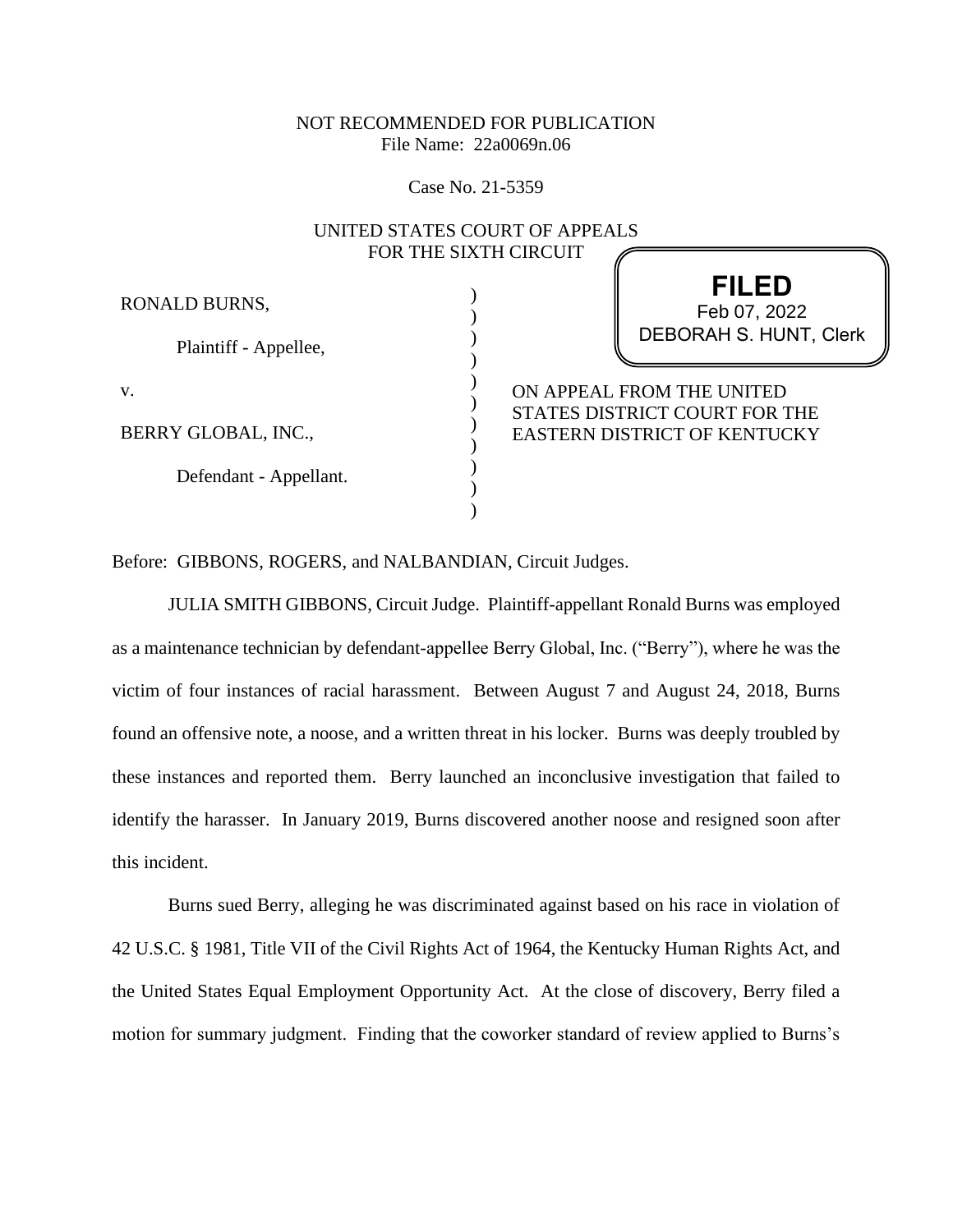claims and that Berry's response to the harassment was legally sufficient, the district court granted summary judgment in favor of Berry. We affirm.

I.

Burns began working at Berry's Nicholasville, Kentucky, manufacturing plant ("the facility") in January 2018 through Aerotek, a temporary employment agency that contracted with Berry. Berry hired Burns as a full-time maintenance technician on August 6, 2018. The facility employed around fifty people, many of whom were split among four production shifts that worked either 8:00 a.m. to 8:00 p.m. or 8:00 p.m. to 8:00 a.m. Shifts 1 and 2 worked the daytime shift, and shifts 3 and 4 worked the night shift. During Burns's tenure, the facility employed around five maintenance technicians; usually, two worked the day shift and one worked the night shift alone. Burns worked the night shift.

#### A.

On August 7, 2018, Burns returned to his locker at the end of his night shift and found a piece of cardboard with "dance monkey" written on it (the "offensive note").<sup>1</sup> DE 32-14, Burns Dep., Page ID 1288. Burns brought the note to plant manager John Edwards, and he told Edwards the note was not in his locker when he started his shift. Edwards asked Burns if he thought it was "some type of slang" and insinuated it was "like a high school prank." *Id.* at 1295. Edwards also told Burns he could "handle [his] own if there was a situation that occurred and someone wanted to be physical." *Id.* at 1335. At the time, Burns did not tell Edwards he thought the note was racially motivated. Edwards reported the incident to the facility's Human Resources Generalist Jamie Long.

<sup>&</sup>lt;sup>1</sup> Burns received two notes while employed at Berry. The district court referred to the first note as the "offensive" note and the second note as the "threatening" note. Both notes are offensive *and* threatening, but we mirror the district court's labels.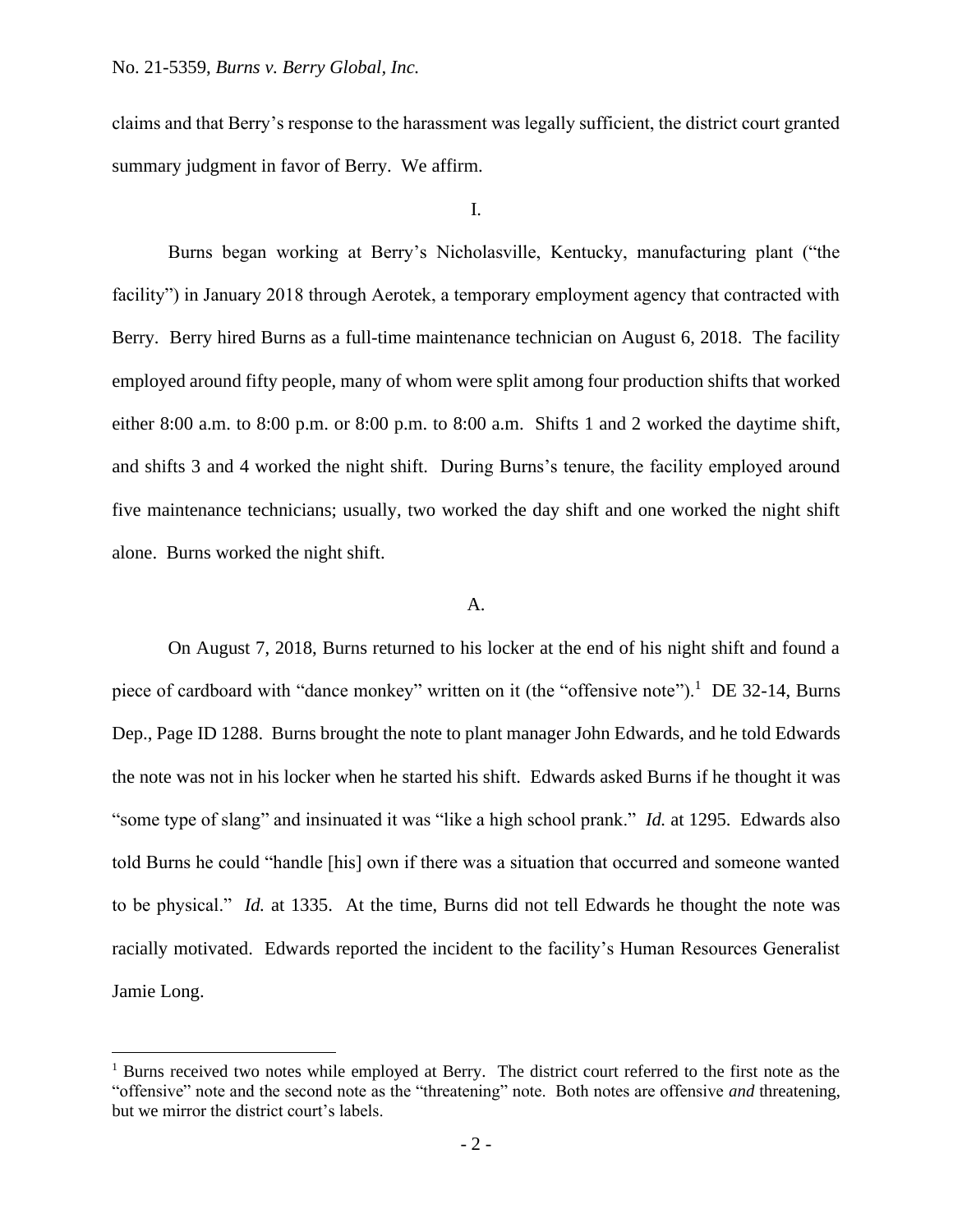## No. 21-5359, *Burns v. Berry Global, Inc.*

Long contacted her direct superior, Human Resources Manager Sharon Johnson, to discuss the situation. Long and Charlie Bowman, Burns's maintenance supervisor, began reviewing security camera footage to attempt to determine who entered the locker room prior to Burns's discovery of the note. The facility had a camera pointed at a time clock that captured employees from the waist down as they entered and exited the men's restroom, which leads to the locker room. Long spent "several days" attempting to match outfits of employees entering the restroom to footage from other areas of the plant. DE 32-20, Long Dep., Page ID 1968.

After contacting Long, Edwards claims he met with shift 3 the following morning, at 8:00 a.m. on August 8, with Burns present. Edwards "advised this type of harassment would not be tolerated." DE 32-21, Long Ex., Page ID 2110. Burns denies being present for any conversation of this sort, stating he did not witness Edwards meet with any employees about the offensive note.

#### B.

Around 8:00 a.m. on August 11, 2018, Burns was gathering his belongings from his locker at the end of his shift when he got a text from the day shift maintenance technician. The day shift technician was running late and asked Burns to cover for him. Burns went back to his locker around an hour later and discovered a noose hanging from the lock on the locker (the "first noose"). Burns took a photo of the noose and went to notify a supervisor. Not seeing Bowman in his office, Burns looked for the "next person with authority or supervision" and found Jeff Bell, the day shift production supervisor and the only supervisor in the facility that Saturday morning. DE 32-14, Burns Dep., Page ID 1305–06. Burns and Bell removed the noose from Burns's locker.

Burns texted a picture of the noose to Long, who called him to get more information. He described the incident, requested the number of the ethics hotline, and asked Long to look into the situation. Burns called the ethics hotline to report the incident. At some point, Burns spoke with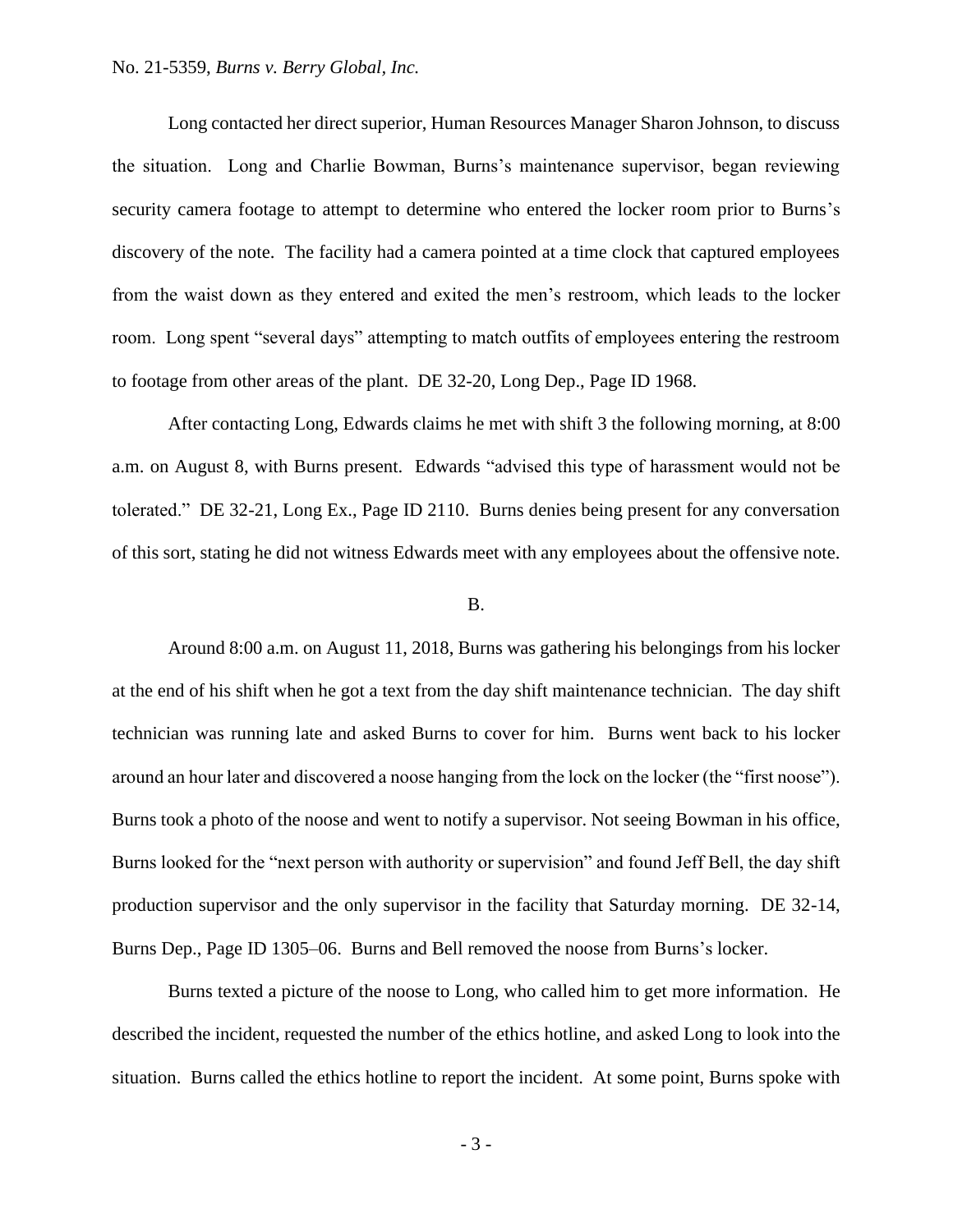Edwards, who told him to "come into work, be safe, kind of keep [his] head down, and pretty much keep quiet about the situation." *Id*. at 1316. Burns was allowed to take off the rest of the weekend after expressing that he did not feel safe at work.

At this point, the investigation expanded to include both instances of racial harassment. Edwards claims he spoke with shift 1, the only group that could have accessed the locker room during the relevant time frame, and told them "this type of harassment was not going to be tolerated." DE 30-3, Edwards Dep., Page ID 448. Edwards also sent an email instructing supervisors to walk through the locker room before and after their shifts to look for "any offensive items" and to "report any issues." DE 32-18, Edwards Email, Page ID 1772.

Between August 7 and August 14, Long continued reviewing camera footage. She spoke with Burns twice, conversations in which Burns was able to ask for "updates on the investigation." DE 32-14, Burns Dep., Page ID 1317. By August 13, Long narrowed the likely harasser down to three sets of clothes and, by reviewing footage from other cameras in the facility, matched those clothes to three employees. Long interviewed nineteen employees from shifts 1 and 3 over three days, beginning on August 14. Long worked with Johnson to draft the interview questions. She asked each employee three questions: "Have you seen anything questionable?"; "Have you heard anything to make you uncomfortable?"; and "Have you seen anything offensive?" DE 32-20, Long Dep., Page ID 1979. During the interviews, Long did not show the employees a picture of the offensive note or the first noose.

The interviews concluded without yielding a suspect. In addition to the locker room walkthroughs, Berry took several steps to prevent a future incident. The camera outside the men's restroom was adjusted to capture full-body images of employees entering and exiting. The facility ordered new lockers, which were to be placed in a new location fully visible by camera. Long also

- 4 -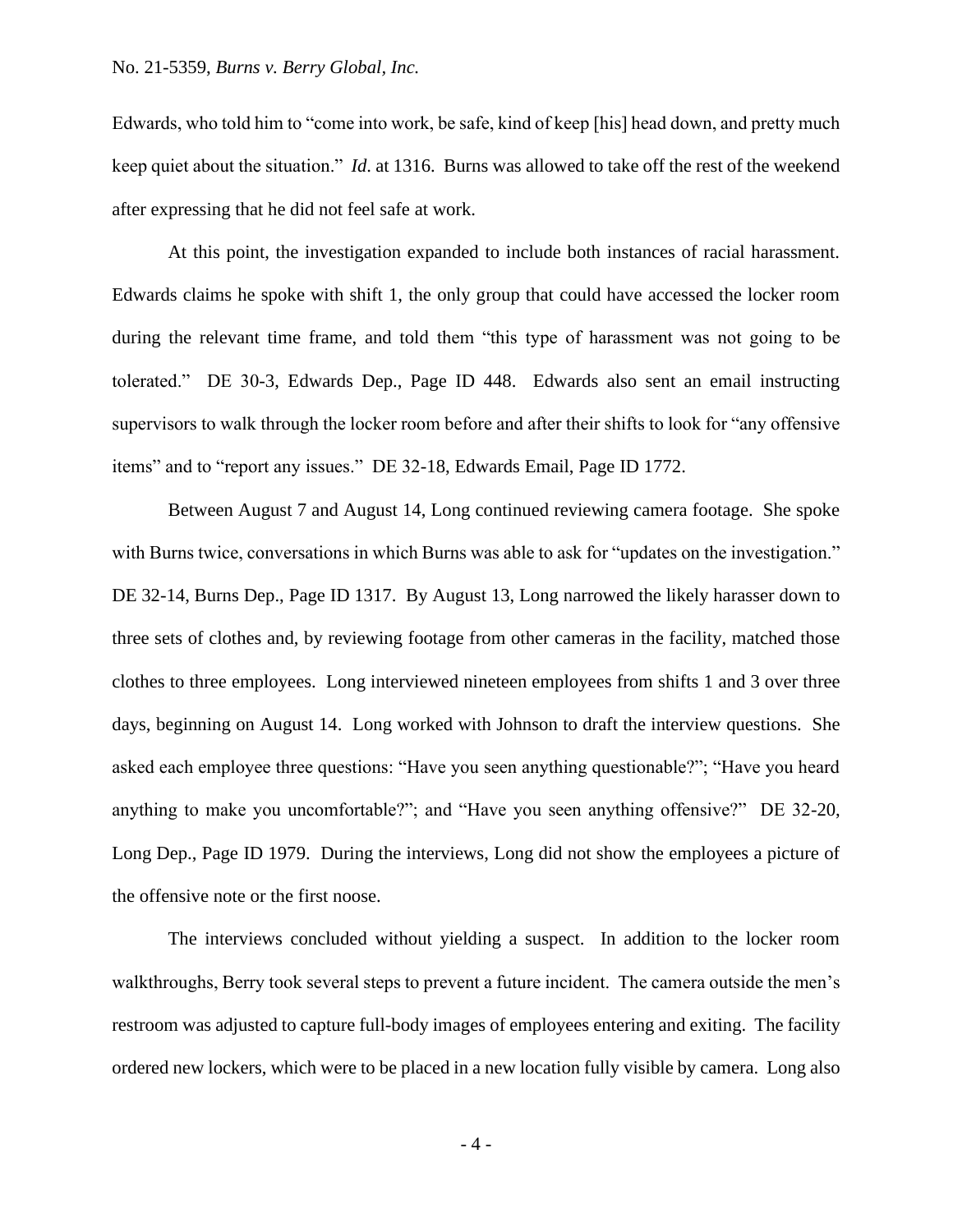## No. 21-5359, *Burns v. Berry Global, Inc.*

attempted to set up an employee recognition team to address the "morale issues" discovered during interviews, but lack of interest and participation caused this idea to fail. DE 32-20, Long Dep., Page ID 2064; *see also id*. at 1989, 2063; DE 30-6, Edwards Dep., Page ID 491.

On August 21 and 23, 2018, Berry conducted a "Refresher Code of Respect Training." The parties vigorously debate the contents of this "training." Berry claims it conducted a refresher training with all employees on the company's code of respect and nonharassment policy prior to a regularly scheduled "lockout/tagout" training. Each employee that attended the training signed a roster on which Long handwrote "Refresher Code of Respect Training Nonharassment and [D]iscrimination" at the top. Burns disputes whether racial harassment was ever discussed at this meeting. Burns signed the roster but does not recall a discussion on discrimination or nonharassment, and he also claims Long's handwritten heading was not there when he signed it. Burns recalls a five-minute discussion in which Long "flashed" a PowerPoint slide with the offensive note on it and "spoke on defacing company property and how it would not be tolerated." DE 32-14, Burns Dep., Page ID 1325.

After the lockout/tagout training, Burns met with Long and Johnson. He asked whether Berry had counseling services for employees; Long and Johnson directed him to Berry's Employee Assistance Program, and Long suggested that she and Burns meet once a week. Burns also asked for updates on the investigation, but no updates were given to him at that time.

#### C.

On August 24, 2018, Burns discovered a piece of cardboard in his locker with "die n\*\*\*\*\*" written on it (the "threatening note"). DE 32-14, Burns Dep., Page ID 1338. Burns brought the note to the night shift supervisor, Donnie Conatser. Conatser notified Edwards, Edwards called Long, and Edwards and Long came to the facility in the middle to the night to investigate. Burns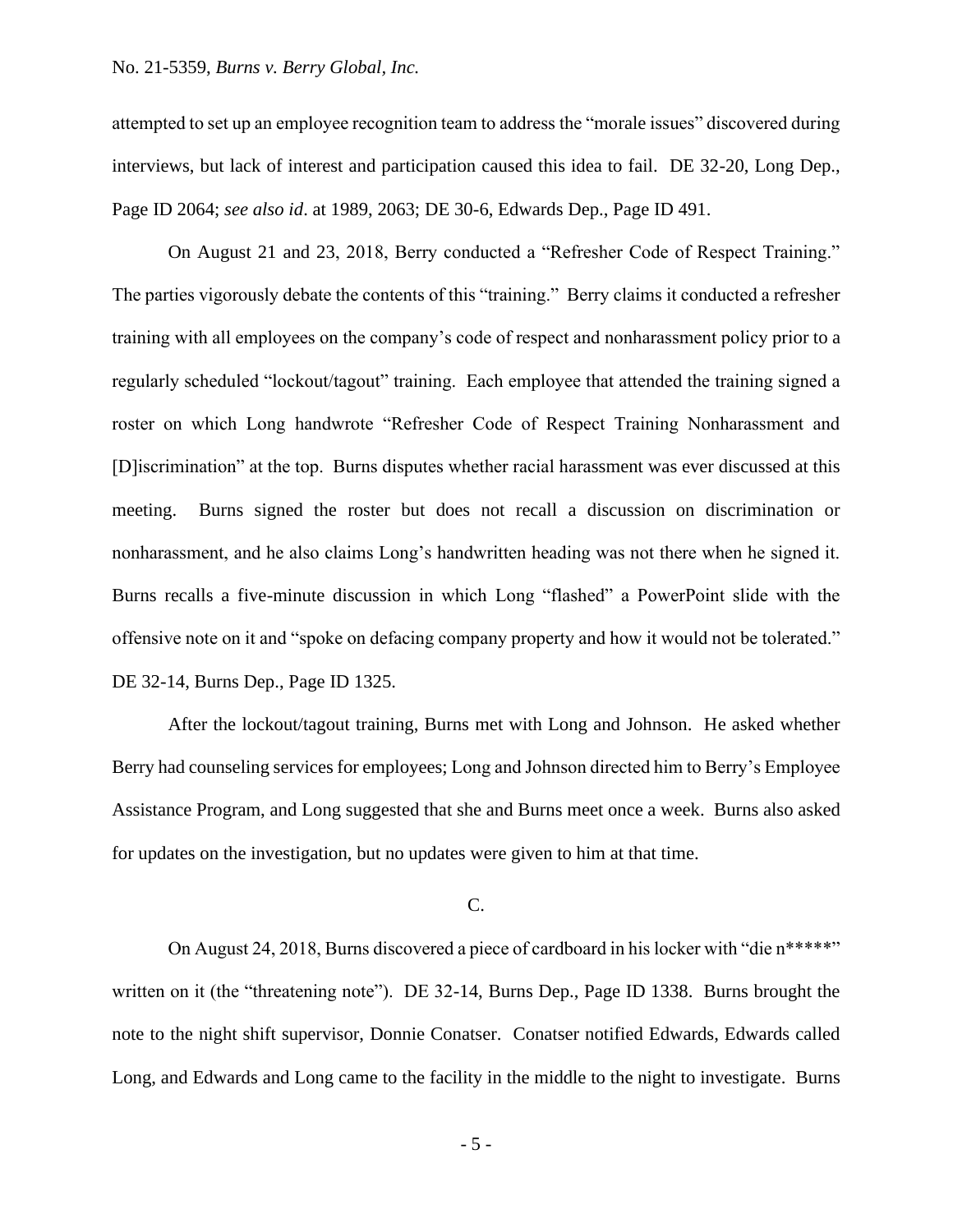suspected the note was placed in his locker between 7:47 p.m. and 9:12 p.m. Supervisors had been instructed to conduct locker room walkthroughs at this time, but there is no documentation of any walkthroughs between 7:00 p.m. on August 24 and 8:00 a.m. the next morning. The "Locker Room Walk Thru" sheets show Bell conducted walkthroughs on August 24 until 7:00 p.m. and resumed on August 25 at 8:00 a.m.

After reviewing camera footage for the time frame Burns identified, Berry management narrowed it down to one employee who could have been present in the locker room for all three incidents, Jeremy Morton. Edwards, Bowman, and Conatser brought Burns into Long's office to discuss the identification of Morton as a suspect. Burns was informed that Morton would be immediately suspended pending investigation. Conatser went to remove Morton from the production floor, and while Morton was being escorted out, he passed Burns, Edwards, and Bowman. According to Burns, Morton was "very aggressive towards [him], making threats and just [being] very irate." *Id*. at 1318. Burns and Bowman returned to Bowman's office and called the police. An officer came to the facility and spoke with Burns about all three instances of racial harassment. Bowman then followed Burns home to make sure he made it safely.

The investigation was reopened. Beginning on August 29, five days after the threatening note was discovered, Long reinterviewed employees on shifts 1 and 3. She asked them the same three questions as before, without showing any employees the note. With both instances, Long claimed showing the employees photos of the harassing notes and noose was unnecessary because "[t]hey were aware." DE 32-20, Long Dep., Page ID 2035. She explained that it is a small facility, so "[e]verybody knew what incidents were occurring." *Id*. The interviews yet again failed to yield any leads as to the harasser's identity.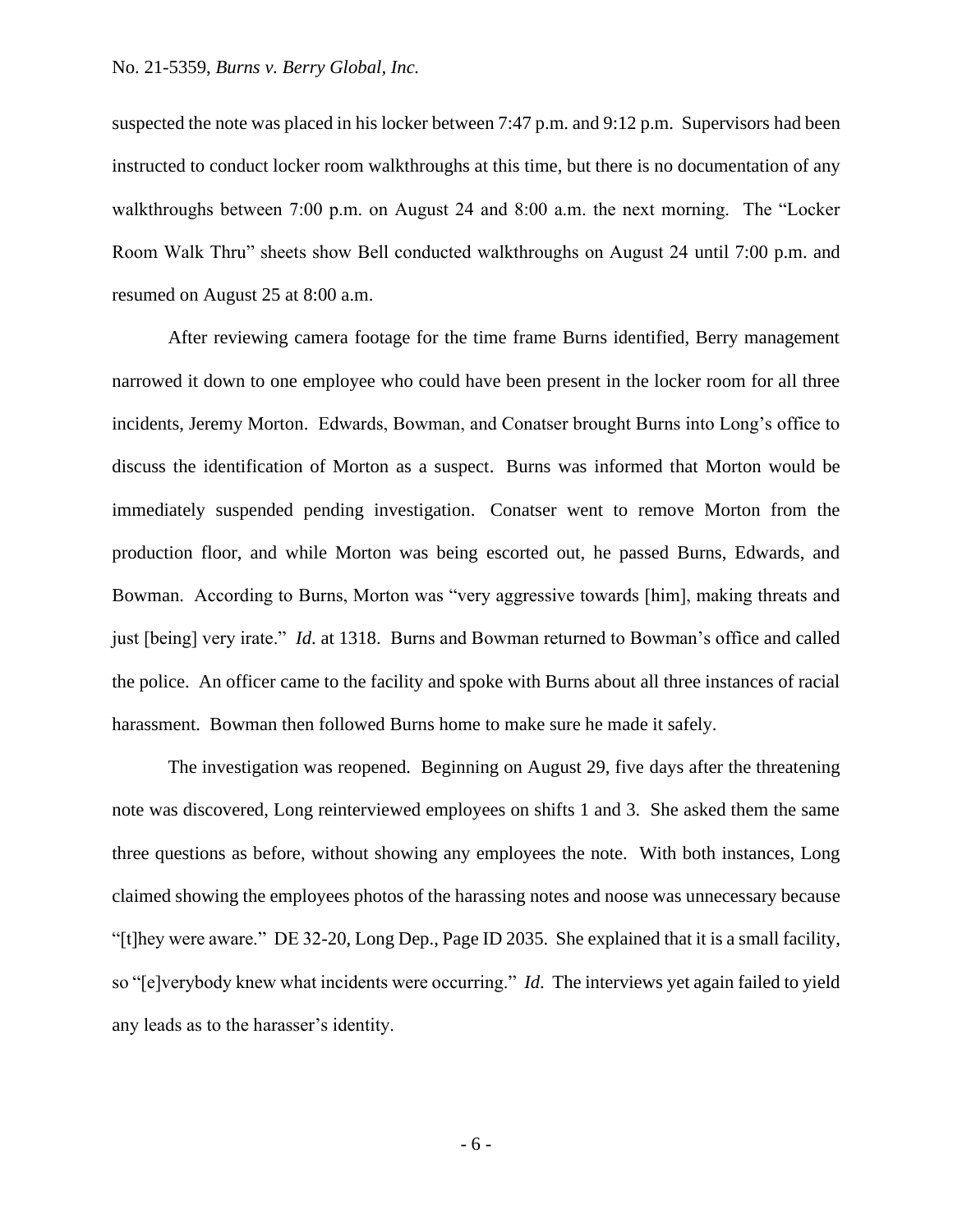## No. 21-5359, *Burns v. Berry Global, Inc.*

After Morton was suspended, Bowman mentioned to Burns that Bell was a possible suspect. Although Bowman never explained why Bell was a possible suspect, Bell was previously accused of racism at Berry. In January 2018, an employee named Eric Shepard accused Bell of "showing favoritism" on his shift by assigning him to a certain line and of being racist. DE 32- 11, Edwards Email, Page ID 1250. Shepard brought his concerns to Edwards, who met with Bell and notified Johnson of the accusation. Bell told Edwards he liked Shepard and assigned him to Line 19 based on his experience and capabilities. After her conversation with Bell, Johnson followed up with Shepard, who "stated things were better and that he was very pleased with the outcome of Berry's response." DE 33-3, Johnson Decl., Page ID 2525.

On August 30, 2018, Long informed Burns there was insufficient evidence to connect Morton to the harassment.<sup>2</sup> During this conversation, Long reassured Burns the locker relocation project would continue. At some point, Long also offered Burns the opportunity to transition to the day shift, but he declined the offer. There is no indication Berry attempted to conduct further antidiscrimination or nonharassment training in response to this incident. Burns met with Long on September 4. She informed him the new lockers arrived; he informed her "things [were] about the same." DE 30-6, Long Notes, Page ID 966. The two did not have any additional meetings. Several months then passed without an incident targeting Burns.

## D.

Burns was again the victim of racial harassment in January 2019. On January 14, Burns was on call and came in to fix a machine that had broken down. When he arrived, his toolbox was partially covered with a rag—something that was "nothing out of the ordinary, so [Burns] didn't

 $<sup>2</sup>$  Although Berry asked Morton to return to work, he declined and terminated his employment with Berry.</sup> The police investigation, although inconclusive overall, also ruled Morton out as the perpetrator.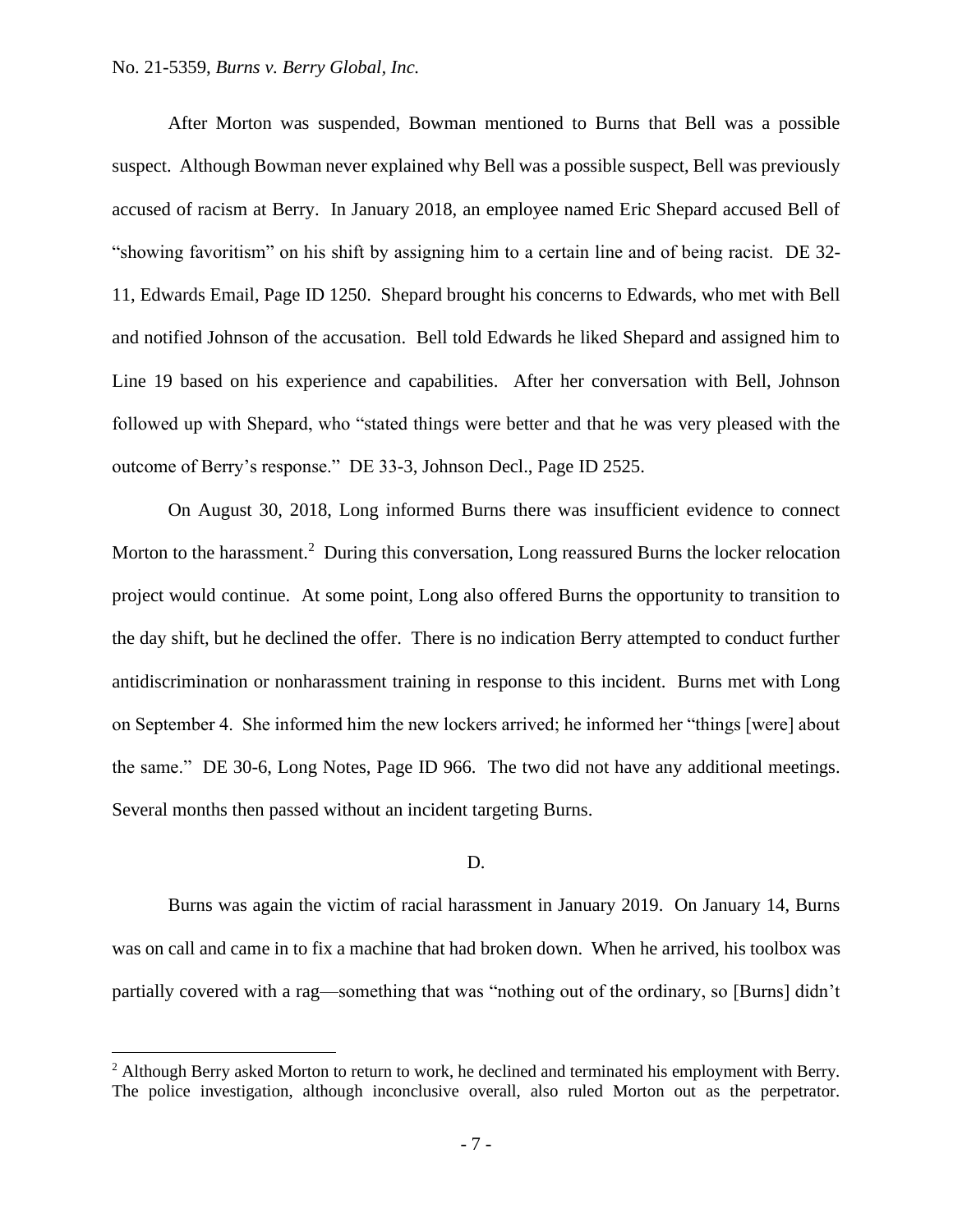really think anything of it." DE 32-14, Burns Dep., Page ID 1364. After removing the rag, Burns noticed a noose in the vise of his toolbox.<sup>3</sup>

Burns called Jordan Fields, the night shift production supervisor on duty, over to look at what he found. Fields then realized he had unknowingly moved the noose earlier in the evening to use the vise. When Fields found it, the noose was tightened inside the vise on Burns's toolbox. Fields and Burns reconstructed the scene as Fields found it, and they took photos.

Fields and Burns reported the incident to Long and Edwards. Edwards called Burns, who told Edwards he thought the incident was racially motivated. That night, Fields and Burns reviewed the video footage but were unable to determine who placed the noose in Burns's toolbox, in part because the toolboxes were not in view of a camera. Edwards and Long began interviewing employees the next morning. Unlike the previous interviews, in which no images of the notes or noose were shown, employees were shown a picture of the second noose. And the questions were slightly different—they asked: "Have you seen anything about this issue?" and "Have you seen heard [sic] anything about this issue?" DE 32-10, Edwards Notes, Page ID 1243-48. Employees were also instructed to follow up "if they hear anything." *Id*. at 1248.

The maintenance toolboxes were moved to an area in view of a camera. Supervisors were instructed to "look for any odd items such as slip knots hanging off items and any other potential problems that could be construed as harassment in any manner." DE 32-19, Edwards Email, Page ID 1826. Edwards also unsuccessfully reviewed the camera footage. On January 22, 2019, Long advised Burns the investigation was complete and inconclusive as to whether the incident was a coincidence or a "motivated act." DE 32-23, Long Notes, Page ID 2285. Burns did not remain at

<sup>&</sup>lt;sup>3</sup> Berry's maintenance toolboxes are large, wheeled carts. Although employees' names are not printed on the toolboxes, Burns's was the only one with a vise attached to it.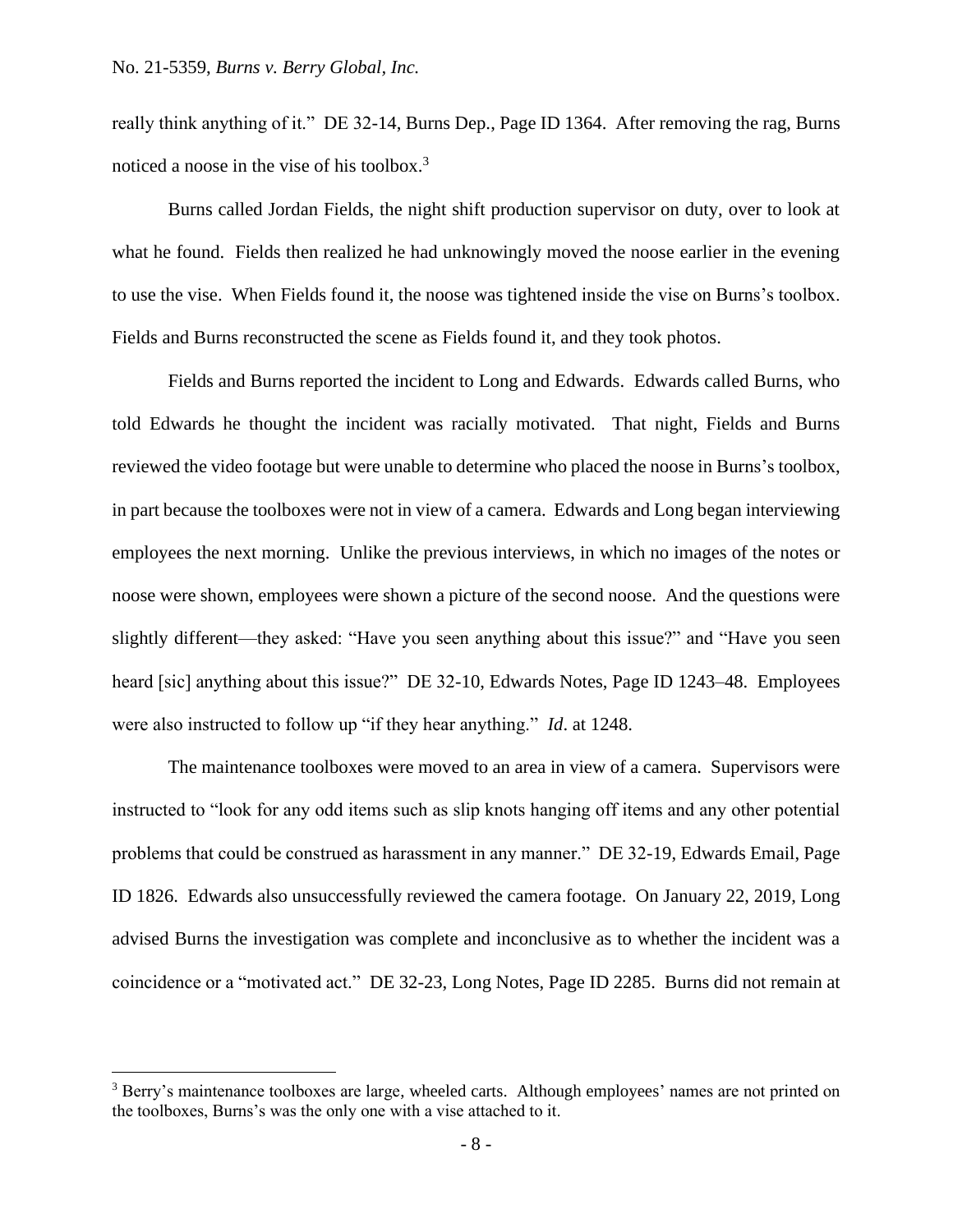Berry much longer. After the second noose incident, he began looking for employment elsewhere. Once he found a new job, he resigned on March 5, 2019.

Burns sued Berry on February 6, 2020, asserting claims for racial discrimination in employment, hostile work environment, employment retaliation, and constructive discharge. He brought his claims under 42 U.S.C. § 1981, 42 U.S.C. § 2000e (Title VII of the Civil Rights Act), the Kentucky Civil Rights Act, and the United States Equal Employment Opportunity Act. The district court granted summary judgment to Berry, finding the supervisor standard of review does not apply to Burns's claims and, under the coworker standard of review, Berry's response was reasonably adequate. The district court additionally found Burns was not constructively discharged because his racial discrimination claim failed.

## II.

We review a grant of summary judgment de novo, "drawing all reasonable inferences in favor of the non-moving party." *V & M Star Steel v. Centimark Corp.*, 678 F.3d 459, 465 (6th Cir. 2012). "Summary judgment is appropriate only when the evidence, taken in the light most favorable to the nonmoving party, establishes that there is no genuine issue as to any material fact and the movant is entitled to judgment as a matter of law." *Id*. (citing Fed. R. Civ. P. 56(c); *Matsushita Elec. Indus. Co. v. Zenith Radio Corp.*, 475 U.S. 574, 587 (1986)). "A genuine issue of material fact exists when there are 'disputes over facts that might affect the outcome of the suit under the governing law.'" *Id*. (quoting *Anderson v. Liberty Lobby, Inc.*, 477 U.S. 242, 248 (1986)). Summary judgment is not proper "if the evidence is such that a reasonable jury could return a verdict for the nonmoving party." *Anderson*, 477 U.S. at 248.

Title VII makes it unlawful for an employer to "discriminate against any individual with respect to his compensation, terms, conditions, or privileges of employment, because of such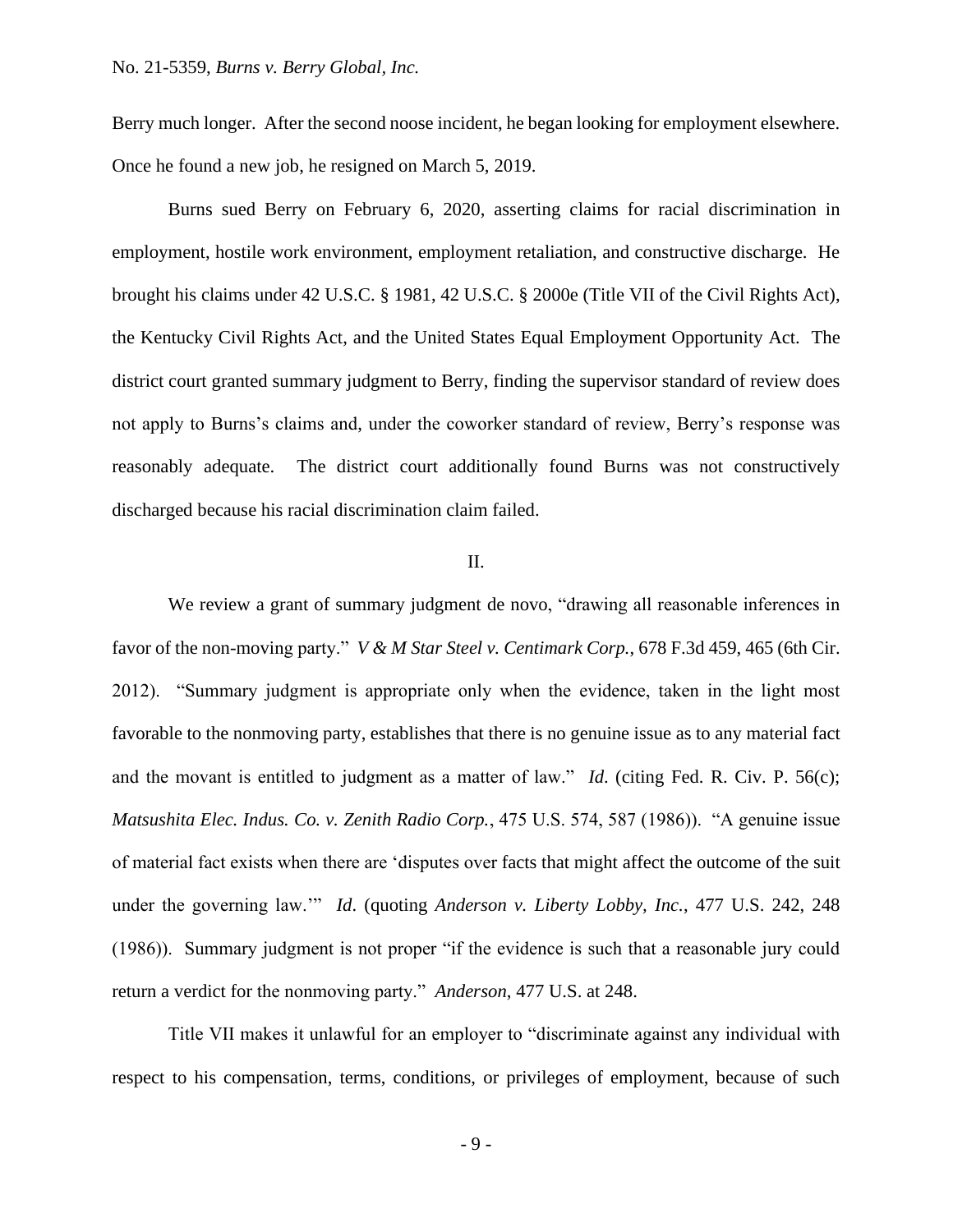individual's race, color, religion, sex, or national origin." 42 U.S.C. § 2000e-2(a)(1). Under Title VII, "employees [have] the right to work in an environment free from discriminatory intimidation, ridicule, and insult." *Meritor Sav. Bank, FSB v. Vinson*, 477 U.S. 57, 65 (1986). To succeed on a hostile work environment claim, the employee must establish (1) he was a member of a protected class; (2) he was subjected to unwelcomed harassment; (3) the harassment was based on race; (4) the harassment created a hostile work environment; and (5) the employer is liable for the harassment. *Hafford v. Seidner*, 183 F.3d 506, 512 (1999). Here, only the employer's liability is at issue.

The standard for evaluating the employer's liability depends on whether the harasser is a supervisor or a coworker. *Vance v. Ball State Univ.*, 570 U.S. 421, 424 (2013). "If the harassing employee is the victim's co-worker, the employer is liable only if it was negligent in controlling working conditions." *Id.* But if the harasser is a supervisor and the "harassment culminates in a tangible employment action, the employer is strictly liable." *Id*. If no tangible employment action is taken, the employer may establish an affirmative defense by showing that "(1) the employer exercised reasonable care to prevent and correct any harassing behavior and (2) that the plaintiff unreasonably failed to take advantage of the preventive or corrective opportunities that the employer provided." *Id.*

# A.

Both parties acknowledge the harasser was never identified, so neither supervisor nor coworker harassment can be ruled out. Burns claims Berry ignored substantial evidence that a supervisor, Jeff Bell, was responsible. On appeal, Burns and Berry dispute whether alleged harasser Jeff Bell was Burns's supervisor under Title VII. An employee is a "supervisor" for Title VII purposes "if he or she is empowered by the employer to take tangible employment actions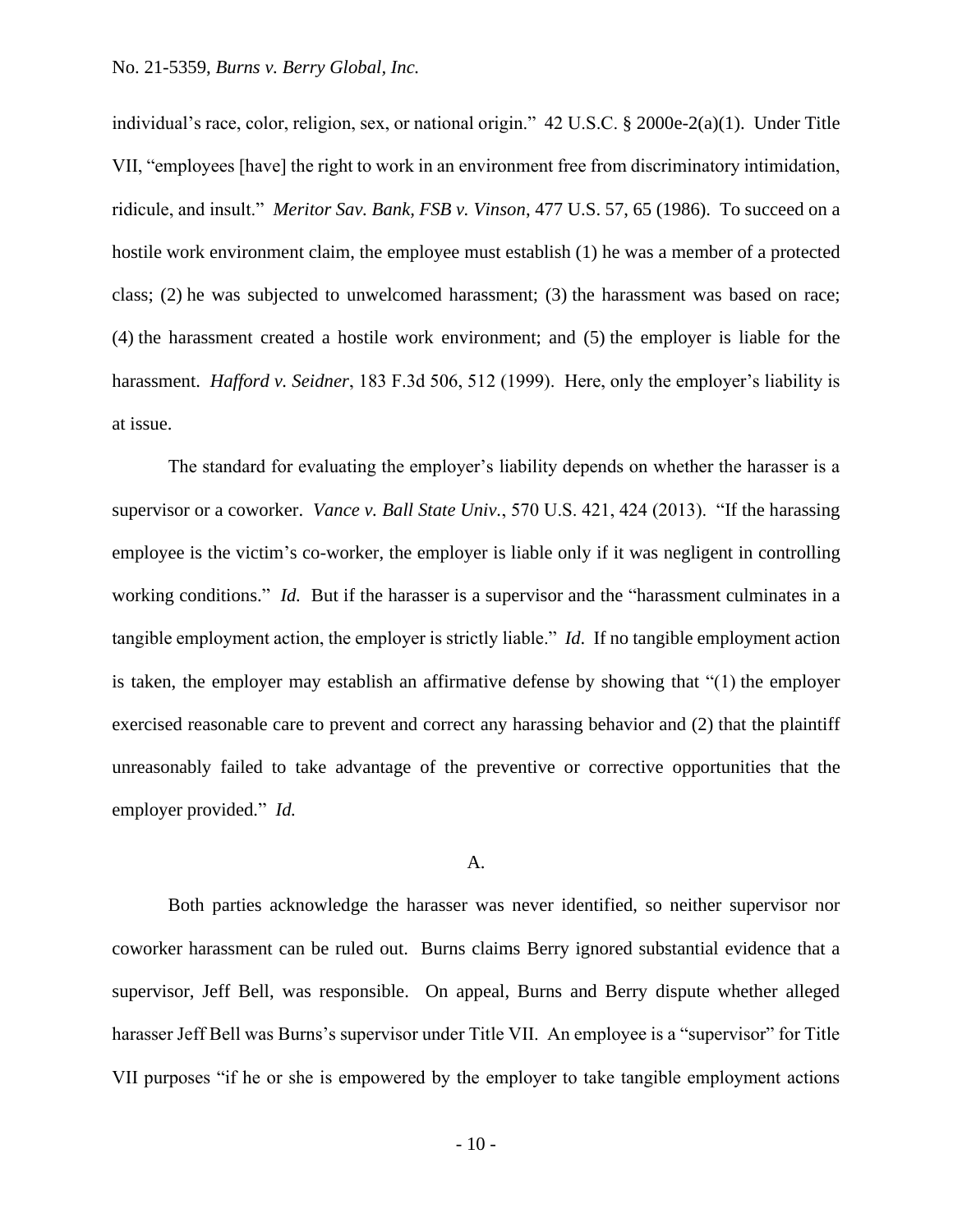against the victim." *Vance*, 570 U.S. at 424. "Tangible employment actions are those that 'effect a significant change in employment status . . . .'" *EEOC v. AutoZone, Inc.*, 692 Fed. App'x 280, 283 (6th Cir. 2017) (quoting *id*. at 431).

The district court concluded Bell was not a supervisor because Burns provided "no responsive evidence that could lead a jury to find that Bell was his supervisor." DE 35, Mem. Op. & Order, Page ID 2562. In his deposition, Burns—a maintenance department employee who typically worked the night shift—identified Bell as the "day shift production supervisor." DE 32- 14, Burns Dep., Page ID 1305; *see also id.* at 1356 (describing Bell as "the day shift guy"). Burns also stated he "didn't really speak with Jeff much," but when he did, it was to share information that might be relevant to the day shift. *Id.* at 1356 (explaining that when Burns spoke with Bell it was to share information like "this machine broke down and you might want to keep an eye on it"). Burns identified Charlie Bowman as his only supervisor while at Berry. *Id.* at 1277. Given the above, the district court concluded Bell did not supervise Burns.

We agree. Berry included an affidavit by Long with its reply to Burns's response to its motion for summary judgment, in which Long declared that Bell had no authority to hire, fire, promote, demote, or transfer any employees and had no supervisory authority over Burns. Relying on Burns's own testimony and Long's affidavit, there is no indication Bell had authority to take tangible employment actions against Burns. No reasonable juror could find a night shift maintenance technician was supervised by a day shift production supervisor with whom the technician rarely interacted or communicated. Moreover, Burns repeatedly testified Bowman was his supervisor. Because Bell was not Burns's supervisor under Title VII, the supervisor standard of review does not apply. Thus, the district court correctly applied the coworker standard of review.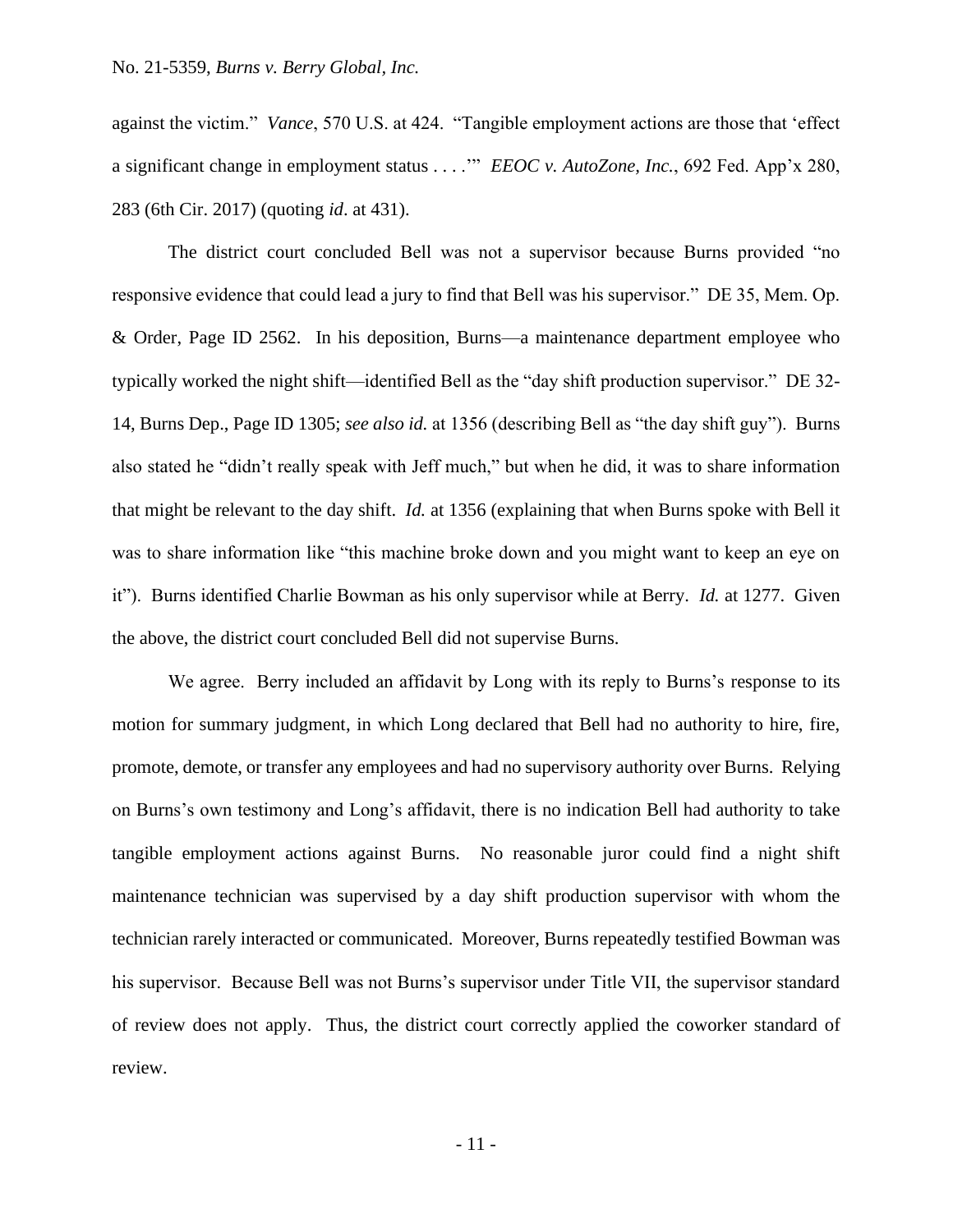#### B.

Having ruled out supervisor liability, we analyze whether Berry can be held liable under the coworker standard of review. The district court found Berry's response to the incidents of racial harassment was reasonable and accordingly granted summary judgment on Burns's claims. DE 35, Mem. & Op., Page ID 2563. Given the steps taken by Berry in response to the racial harassment—including listening to Burns, promptly launching an investigation, and taking preventative action—no reasonable juror could find Berry's response unreasonable. Therefore, the district court's grant of summary judgment was proper. We affirm.

To hold an employer liable for the harassing conduct of an employee's coworker, the employee must show the employer's response to the harassment "manifest[ed] indifference or unreasonableness in light of the facts the employer knew or should have known." *Hawkins v. Anheuser-Busch, Inc.*, 517 F.3d 321, 338 (6th Cir. 2008) (internal quotation marks omitted); *see also Waldo v. Consumers Energy Co.*, 726 F.3d 802, 814 (6th Cir. 2013); *Jackson v. Quanex Corp.*, 191 F.3d 647, 659 (6th Cir. 1999) (requiring plaintiff to show employer "tolerated or condoned the situation or that the employer knew or should have known of the alleged conduct and failed to take prompt remedial action" (internal quotation marks omitted)). An employer's response is generally adequate "if it is reasonably calculated to end the harassment." *Jackson*, 191 F.3d at 663 ("Significantly, a court must judge the appropriateness of a response by the frequency and severity of the alleged harassment."). This court has identified steps that may "establish a base level of reasonably appropriate corrective action," including "promptly initiating an investigation to determine the factual basis for the complaint, speaking with the specific individuals identified by the complainant, following up with the complainant regarding whether the harassment was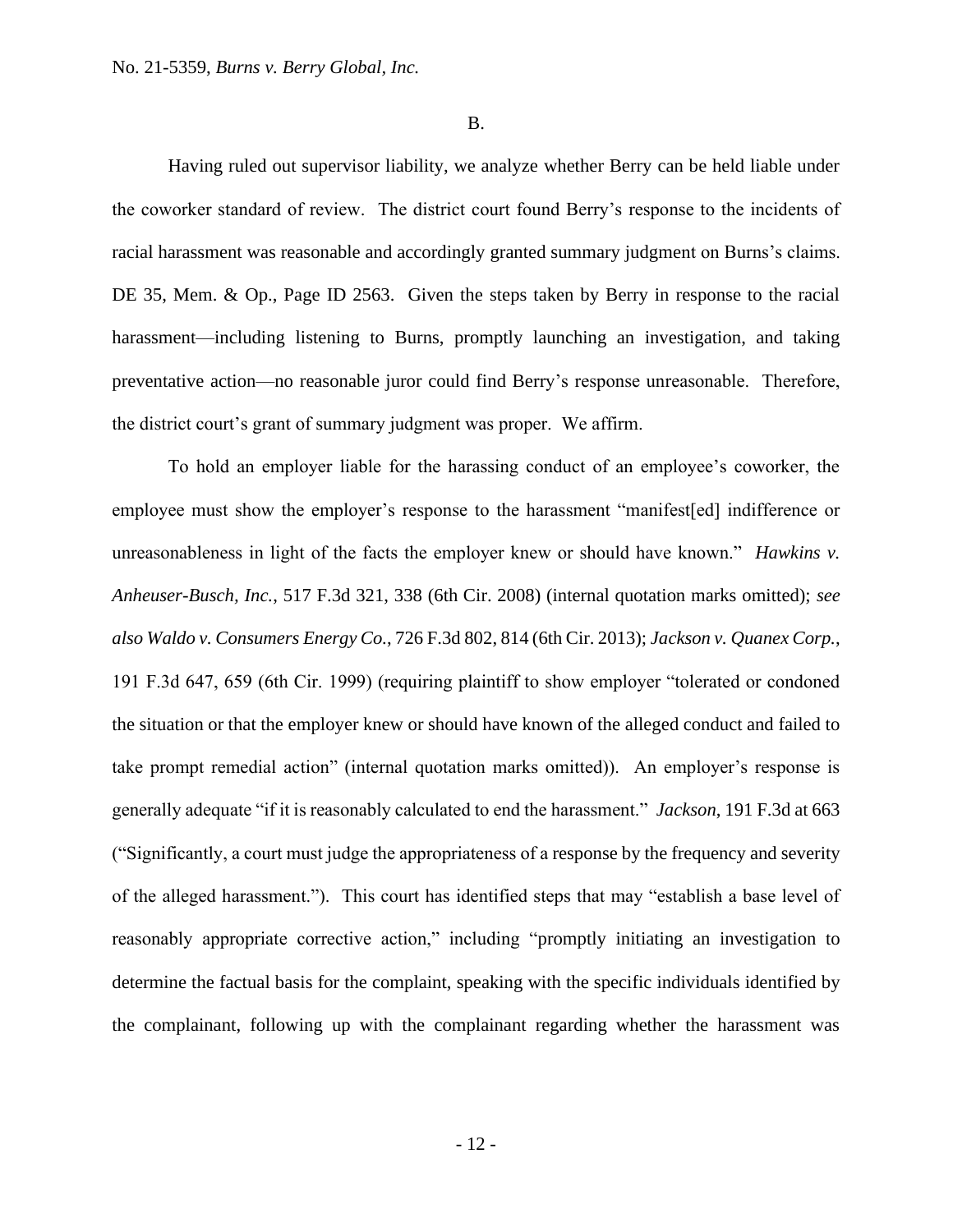continuing, and reporting the harassment to others in management." *Waldo*, 726 F.3d at 814 (internal quotation marks and brackets omitted).

Berry's response to the racial harassment was adequate because it took prompt action reasonably directed at determining the source of the harassment by listening to Burns, conducting a timely investigation, interviewing those potentially responsible, and following up with him frequently. Other factors that made Berry's response adequate include giving Burns two days off after the first noose was discovered, warning shift employees that Berry did not tolerate harassment, completing pre- and post-shift locker room walkthroughs, adjusting security cameras, making plans to relocate lockers, suspending a potential suspect, and offering Burns a transition to the day shift. On appeal, Burns argues Berry's response to the racial harassment was unreasonable because Berry failed to conduct any harassment, discrimination, or sensitivity training; did not immediately conduct witness interviews; and allowed Long to conduct a second substandard investigation after the threatening note was discovered.

First, Burns emphasizes that Berry failed to implement additional training in response to the incidents of racial harassment. More specifically, Burns claims the refresher training that Berry held on August 21 and 23 had nothing to do with antidiscrimination and nonharassment. Berry says otherwise. In any event, we need not resolve this factual dispute here because Burns does not point to any case law requiring an employer's response to include additional harassment, discrimination, or sensitivity training. Indeed, Berry had already provided relevant training through its onboarding process. Berry required employees to complete "Berry University" when hired, which covered the company's antidiscrimination and nonharassment policies. Berry also required new hires to sign a statement acknowledging they understood the company's Code of Respect; Equal Employment Opportunity policy; and Non-Harassment, Discrimination, and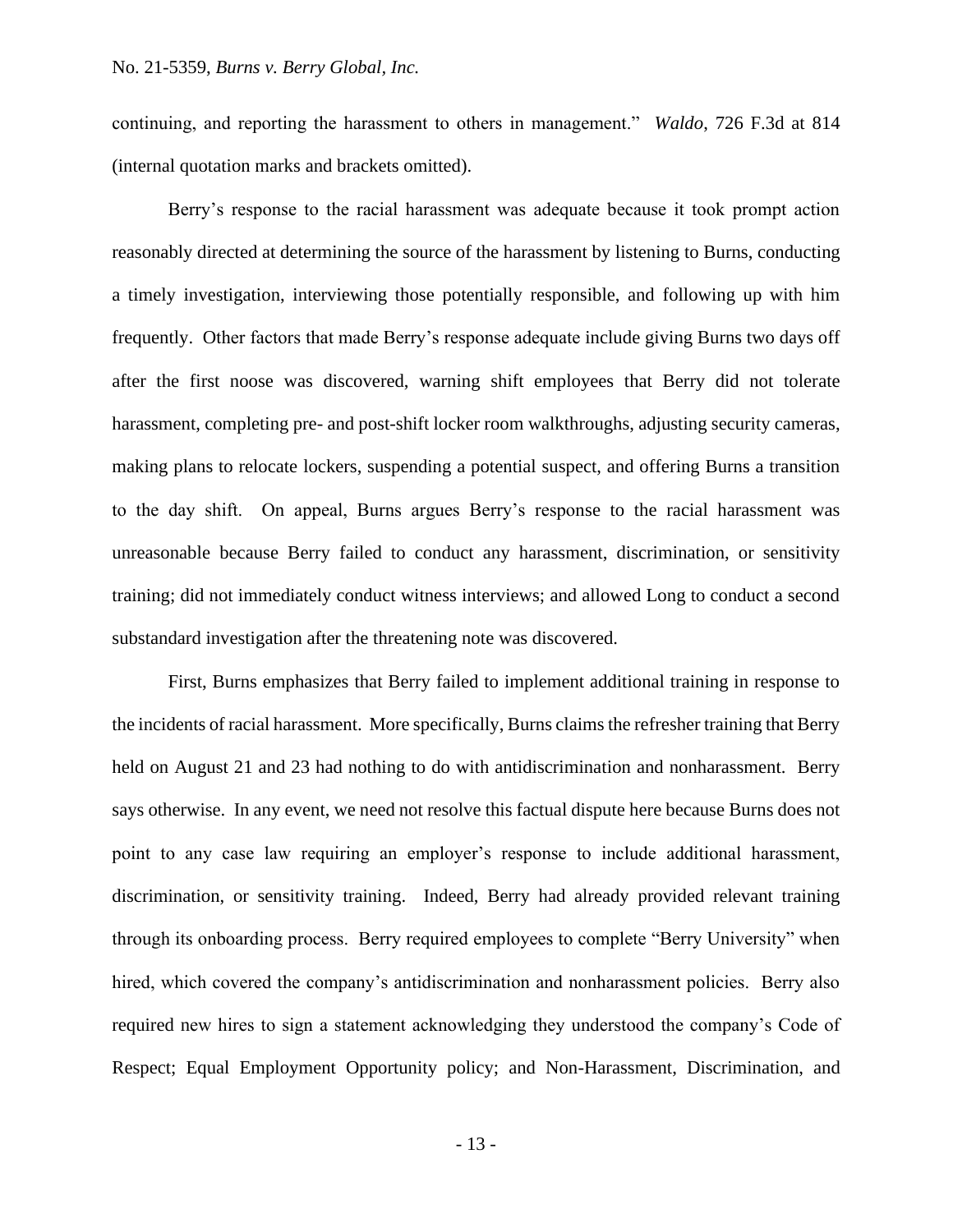Retaliation policy. Given the other aspects of Berry's response, the contents of Berry's postincident training do not change the outcome.

Second, Berry's delay in interviewing employees does not render the entire investigation unreasonably delayed. Burns argues Berry's delays in conducting interviews after the offensive note was discovered were unreasonable. He also argues Berry's claim that the delays were "attributable to logistical issues" is "contrary to the evidence" because "Berry began employee interviews only hours after the second noose was discovered." CA6 R. 16, Appellant Br., at 25. Whether a delay "constitute[s] an unreasonable failure to take prompt corrective action" is a caseby-case inquiry. *Stevens v. U.S. Postal Serv.*, 21 Fed. App'x 261, 264 (6th Cir. 2001); *see Zeller v. Canadian Nat'l Ry. Co.*, 666 Fed. App'x 517, 526 (6th Cir. 2009) (finding employer's investigation prompt when it began "the next week" after employee reported the incident).

Interviews were not the only component of Berry's investigation following discovery of the offensive note. Long immediately began reviewing video footage, and then she interviewed employees. Additionally, Berry explained interviews took time to schedule because Long needed to coordinate with supervisors among different shifts to ensure that an employee could be pulled off the floor for an interview. As the severity of the harassment increased, so too did Berry's response and, when the second noose was discovered, Edwards began interviewing employees immediately. Under these circumstances, Berry did not unreasonably delay interviewing employees. Taken as a whole, Berry's investigation and corrective action were promptly launched and implemented.

Third, Burns alleges Berry allowed Long to conduct the "same substandard investigation" after the threatening note was found. He argues that she was unqualified and alleges that Berry failed to adjust its response when faced with the more severe threatening note. Long may not have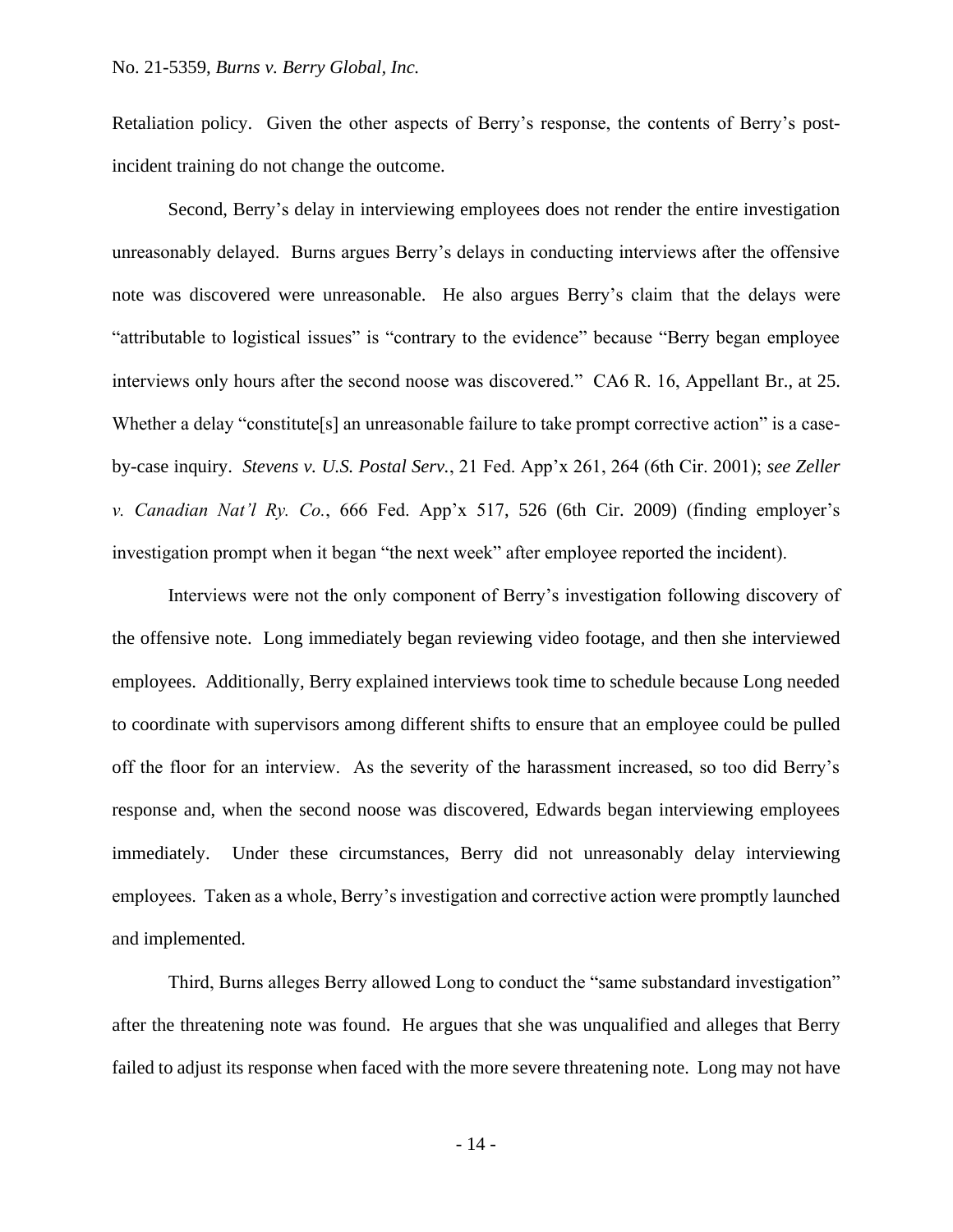been a perfect investigator, but she did not investigate these instances of racial harassment by herself. Long was assisted by her superiors and various supervisors in the plant. Berry's decision to allow its HR Generalist to continue the investigation, rather than an outside attorney or investigator, was not unreasonable. Burns points to no case law requiring outside involvement or indicating Long was unqualified as a matter of law.

Title VII requires a reasonably prompt corrective response, not a perfect response. Burns undeniably suffered heinous racial harassment while employed by Berry. But Berry took prompt—if shy of perfect—action that was reasonably directed at determining the source of the harassment. *See Waldo*, 725 F.3d at 814. Because no reasonable juror could find Berry acted unreasonably or in a deliberately indifferent manner, we affirm the district court's grant of summary judgment.

### C.

Burns alleges he was constructively discharged from Berry because the instances of racial harassment created an intolerably hostile work environment that forced his resignation. "A constructive discharge occurs when the employer, rather than acting directly, deliberately makes an employee's working conditions so intolerable that the employee is forced into an involuntary resignation." *Laster v. City of Kalamazoo*, 746 F.3d 714, 727 (6th Cir. 2014) (internal quotation marks omitted). To demonstrate constructive discharge, an employee must show "1) the employer deliberately created intolerable working conditions, as perceived by a reasonable person, and 2) the employer did so with the intention of forcing the employee to quit." *Id*. at 728. Constructive discharge presupposes a successful claim of racial discrimination because it requires an employer to have "deliberately create[d] intolerable working conditions, as perceived by a reasonable